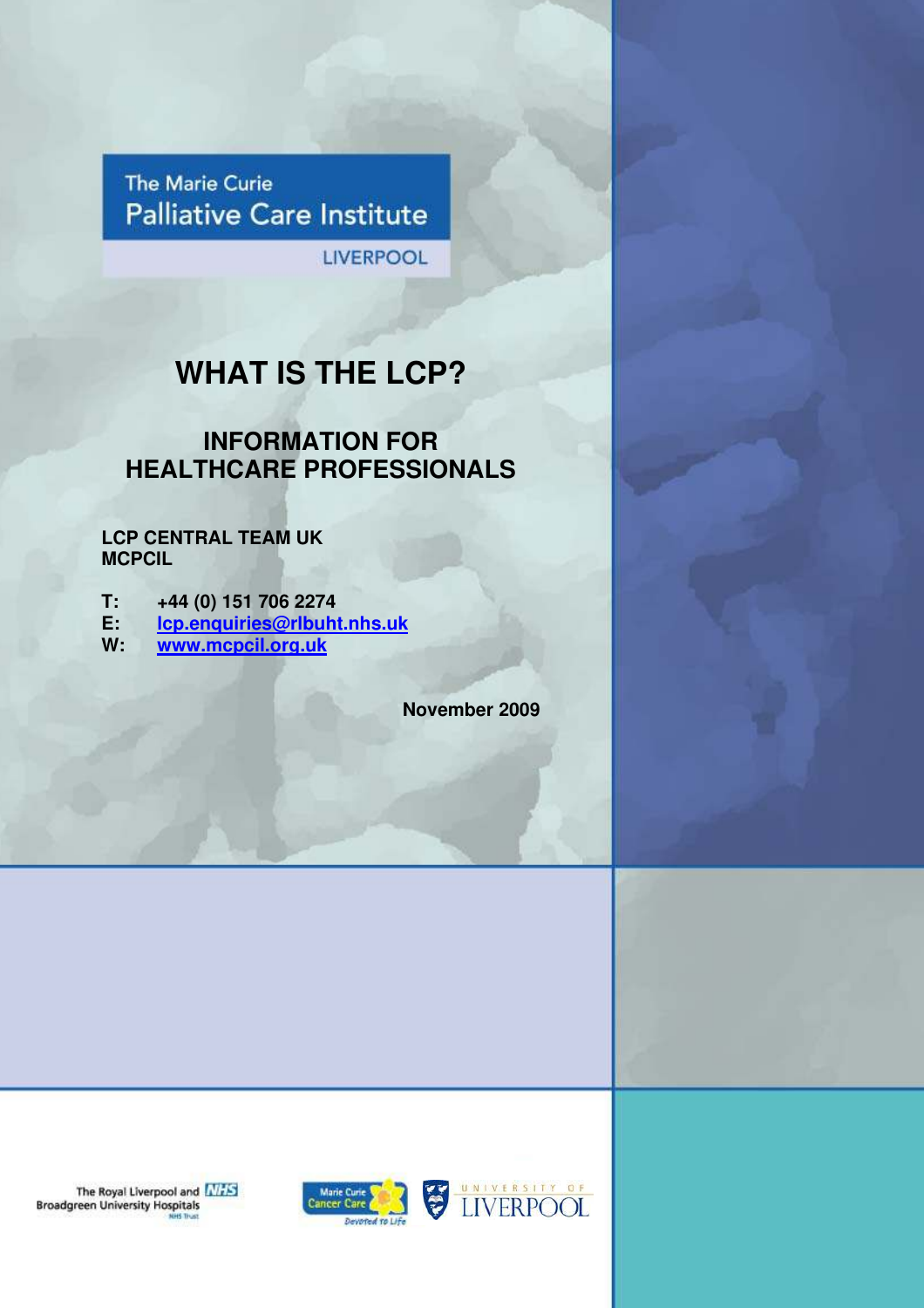## **GENERAL LCP OVERVIEW**

#### **What is a Care Pathway?**

A care pathway is a complex intervention for the mutual decision making & organisation of care processes for a well defined group of patients during a well defined period.

#### Defining characteristics of care pathways include: 5 Key Elements

- 1. An explicit statement of goals / key elements of care based on evidence, best practice
- 2. The facilitation of the communication among team members & with patient's & families
- 3. The coordination of the care process by coordinating the roles & sequencing the activities of the MDT, patients & carers
- 4. The documentation, monitoring & evaluation of variances & outcomes
- 5. The identification of the appropriate resources

#### **Dr kris Vanhaecht, secretary General of the European Pathway Association**

#### **The Liverpool Care Pathway for the Dying Patient (LCP)**

Over the past few years a major drive has been underway to ensure that all dying patients, and their relatives and carers receive a high standard of care in the last hours or days of their life. The Liverpool Care pathway for the Dying Patient (LCP) within the LCP Continuous Quality Improvement Programme is one of the key programmes within the Marie Curie Palliative Care Institute Liverpool (MCPCIL) portfolio.

The LCP was recognised as a model of best practice in the NHS Beacon Programme (2001). It was then subsequently incorporated into the Cancer Services Collaborative project and the National End of Life Care Programme (2004-7). It was recommended in the NICE guidance on supportive and palliative care for patients with cancer (2004) as a mechanism for identifying and addressing the needs of dying patients. It was recommended in the Our Health, Our Care, Our Say white paper 2006 as a tool that should be rolled out across the country. It is recommended in the End of Life Care Strategy DH 2008.

#### **The LCP Continuous Quality Improvement Programme incorporates:**

#### **1 Aim**

To improve care of the dying in the last hours / days of life

#### **2 Key Themes**

To improve the knowledge related to the process of dying To improve the quality of care in the last hours / days of life

#### **3 Key Sections**

Initial Assessment Ongoing Assessment Care after death

#### **4 Key Domains of Care**

Physical Psychological Social **Spiritual** 

#### **5 Key Requirements for Organisational Governance**

Clinical Decision Making Management & Leadership Learning & Teaching Research & Development Governance & Risk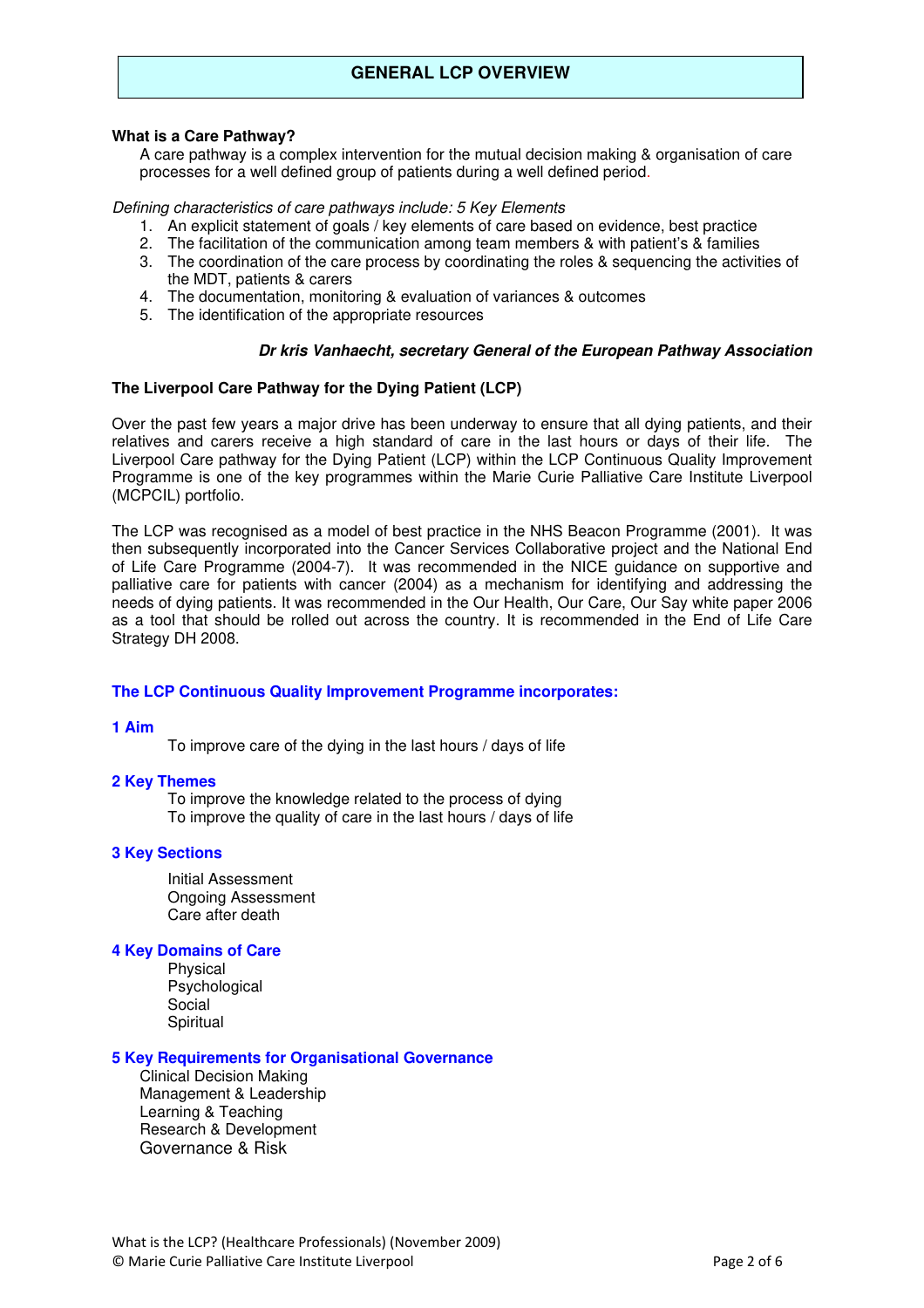#### **As with all clinical guidelines and pathways the LCP aims to support but does not replace clinical judgement**

- $\triangleright$  The LCP generic document guides and enables healthcare professionals to focus on care in the last hours or days of life. This provides high quality care tailored to the patient's individual needs, when their death is expected.
- $\triangleright$  Using the LCP in any environment requires regular assessment and involves continuous reflection, challenge, critical senior decision-making and clinical skill, in the best interest of the patient. A robust continuous learning and teaching programme must underpin the use of the LCP.
- $\triangleright$  The recognition and diagnosis of dying is always complex; irrespective of previous diagnosis or history. Uncertainty is an integral part of dying. There are occasions when a patient who is thought to be dying lives longer than expected and vice versa. Seek a second opinion or specialist palliative care support as needed.
- $\triangleright$  Changes in care at this complex, uncertain time are made in the best interest of the patient and relative/carer and needs to be reviewed regularly by the Multi-disciplinary Team (MDT)
- $\triangleright$  Good comprehensive clear communication is pivotal and all decisions leading to a change in care delivery should be communicated to the patient where appropriate and to the relative/carer.
- $\triangleright$  The views of all concerned must be listened to and documented.
- $\triangleright$  If a goal on the LCP is not achieved this should be coded as a variance. This is not a negative process but demonstrates the individual nature of the patient's journey based on their particular needs, your clinical judgement and the needs of the relative/carer.
- $\triangleright$  The LCP does not preclude the use of clinically assisted nutrition or hydration or antibiotics. All clinical decisions must be made in the patient's best interest.
- $\triangleright$  A blanket policy of clinically assisted (artificial) nutrition or hydration, or of no clinically assisted (artificial) hydration, is ethically indefensible and in the case of patients lacking capacity prohibited under the Mental Capacity Act (2005)

#### **The patient will be assessed regularly and a formal full MDT review must be undertaken every 3 days.**

We continue to believe the LCP is a means to empower healthcare professionals by winning time in the climate of "busyness" to enable best practice in the last hours or days of life. The LCP is a vehicle through which best quality of care for the dying is made measurable, explicit and visible. It is valued because of the positive impact on the patient, carer and staff and it can therefore bring about a change in the culture of an organisation.

Professor Mike Richards, Chair, End of Life Care Strategy Advisory Board commented in the foreword of the final Report of the National Audit Round 1 2008 that:

**"How we care for the dying must surely be an indicator of how we care for all our sick and vulnerable patients. Care of the dying is urgent care; with only one opportunity to get it right to create a potential lasting memory for relatives and carers."**

End of Life Care Strategy July 2008

**"Good PCT's will want to ensure that the particular needs and wishes of all people who are dying should be identified and addressed.** 

**The LCP provides a well-established mechanism for achieving this. PCT's are therefore strongly recommended to ensure that the LCP is adopted and its use audited in all locations where people are likely to die"** 

Thomas Hughes-Hallett**,** Chief Executive of Marie Curie Cancer Care, and Chair, End of Life Care Implementation Advisory Board commented in the foreword of the final Report of the National Audit Round 2 2009 that:

 **''Time is of the essence; care of the dying is everyone's business''**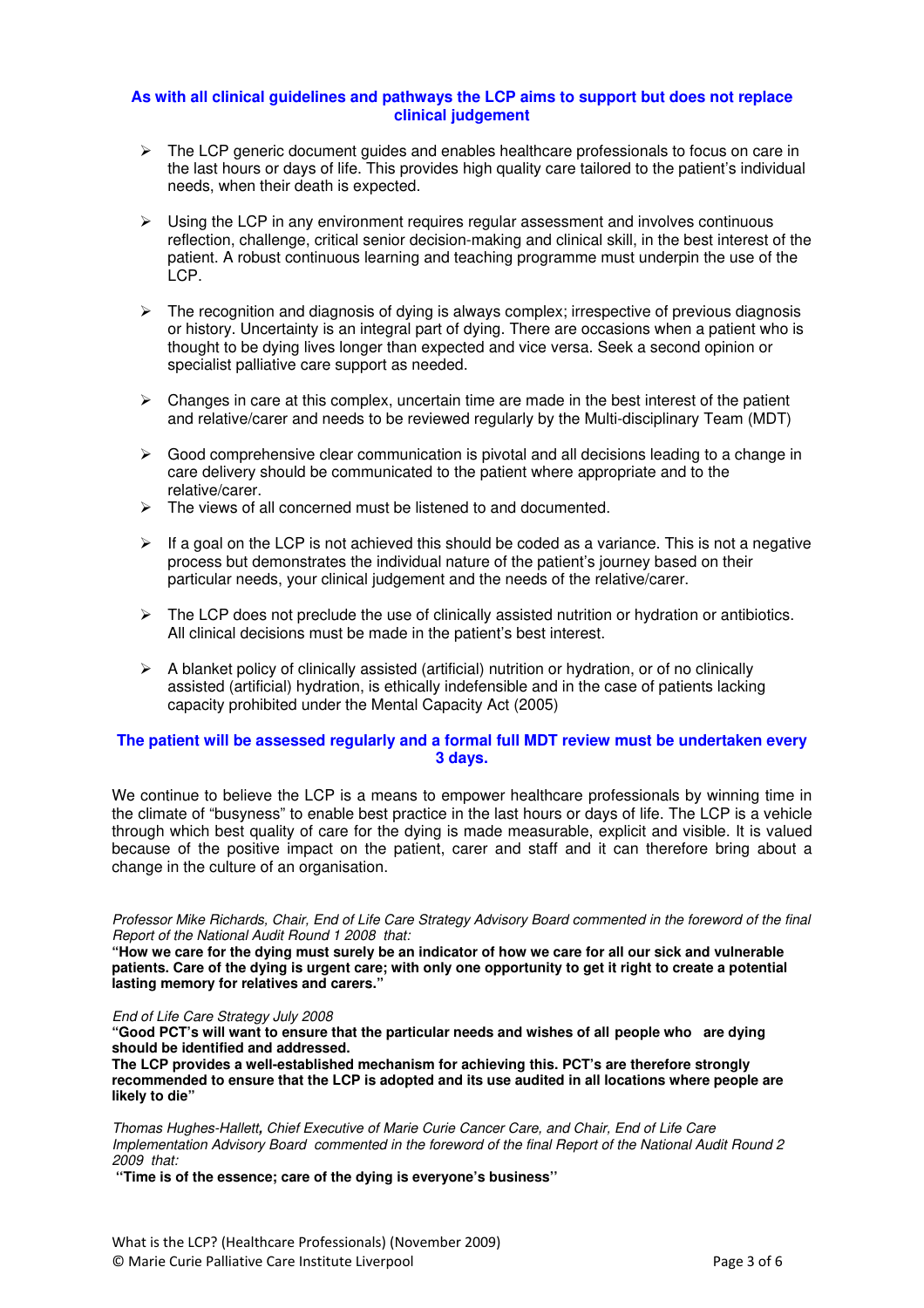## **ORGANISATIONAL GOVERNANCE**

The LCP generic document is only as good as the teams using it. Using the LCP generic document in any environment therefore requires regular assessment and involves regular reflection, challenge, critical senior decision-making and clinical skill, in the best interest of the patient. A robust continuous learning and teaching programme must underpin the implementation and dissemination of the LCP generic document. This LCP generic version 11 has been reviewed since December 2007 as part of an extensive consultation exercise and the LCP generic version 12 is now available to reflect the feedback from the consultation and latest evidence.

**The ethos of the LCP generic document has remained unchanged.** In response to the consultation exercise including 2 rounds of the National Care of the Dying Audit – Hospitals (NCDAH), version 12 has greater clarity in key areas particularly communication, nutrition and hydration. Care of the dying patient and their relative/carer can be supported effectively by either version of the LCP. The responsibility for the use of the LCP generic document as part of a continuous quality improvement programme sits within the governance of an organisation underpinned by a robust ongoing education and training programme.

We believe as with any evolving tool or technology that those organisations who are using the LCP generic version 11 will work towards adopting version 12.

## **National Care of the Dying Audit – Hospitals – NCDAH Round 2 - September 09**

The second **National Care of the Dying Audit of Hospitals (NCDAH)** published on the 14.09.09, shows that patients supported by the Liverpool Care Pathway for the Dying Patient (LCP) are receiving high quality care in the last hours and days of life.

The audit covers the use of the LCP in 155 hospitals, looking at the records of almost 4000 patients. The audit was led by the Marie Curie Palliative Care Institute Liverpool (MCPCIL) in collaboration with the Clinical Standards Department of the Royal College of Physicians (RCP) supported by Marie Curie Cancer Care & the Department of Health End of Life Care Programme.

The audit results are as impressive as those of the first audit, published in 2007. This shows that standards of patient care remain high, and underlines the value of the LCP in providing a framework in which clinical judgement can be exercised for the benefit of individual patients.

In the last 24 hours of life the vast majority of patients are reported to be comfortable. This is demonstrated by the four hourly assessments recorded on the LCP

This audit of patients whose care was supported by the LCP showed that, even in their last 24 hours, 65% of patients needed no continuous subcutaneous infusion of medication to control distress from agitation or restlessness. 31% had low doses of medication to relieve symptoms delivered by a subcutaneous infusion, the remaining 4% required higher doses. These findings indicate, that dying patients receive good clinical care, tailored to the individual and their distress, when supported by the LCP

New in this Round of the Audit are 3 Key Performance Indicators (KPI's) that managers in healthcare use to monitor and improve care:

- Spread of the LCP
- Anticipatory prescribing for the key symptoms in the last hours / days of life
- Compliance with completion of the LCP

A key recommendation in the Audit is that hospitals collate a remedial action plan in response to the audit key findings and the individual hospitals results.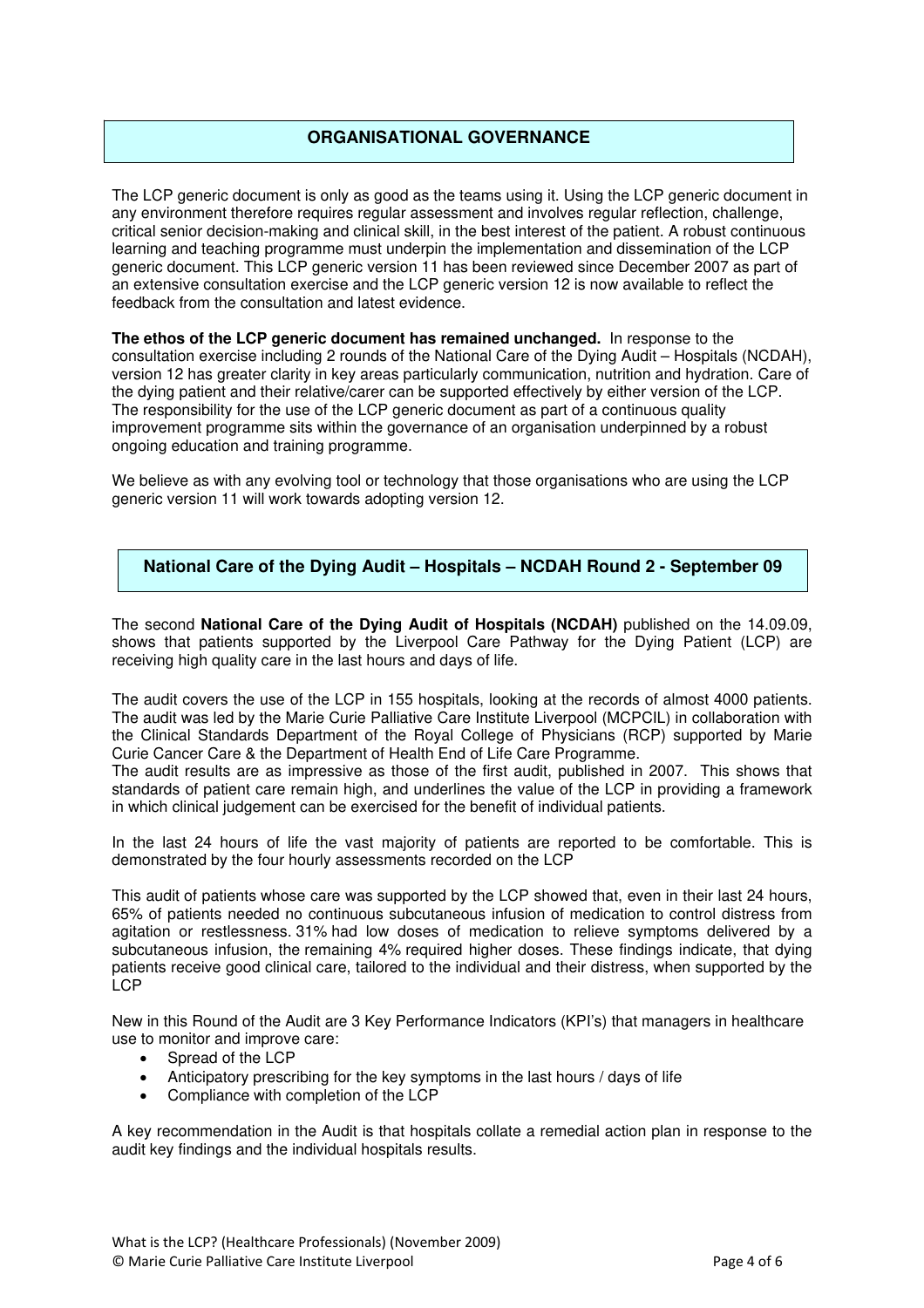## **THE LCP AND SUB - SPECIALITY AREAS**

There is a 4 phased approach to demonstrate transferability into a sub speciality area as outlined below;

Key Requirements for all projects:

- A specialist palliative care team who have implemented the LCP within the generic environment
- A specialist palliative care team with the resource to implement the LCP in the sub-speciality areas
- Sub-speciality areas with the capacity to engage in the LCP programme

**PHASE 1** Local Induction Model - Local Pilot / Single site sub speciality area / patient cohort, a local project led by MCPCIL

**PHASE 2** Local or National Dissemination Model to 4 – 6 sites (This may be a local dissemination or a national dissemination depending on the clinical arena and potential for national support)

**PHASE 3** National Dissemination Model - Advertise a national consensus meeting

**PHASE 4** National Evaluation Model **-** The National Meeting agreed consensus and proposes a National Benchmarking programme in line with National Audit Programme.

There are programmes within these phases for the following:

- Care in the last hours / days of life for those with advanced chronic kidney disease
- Care in the last hours / days of life for those with heart failure
- LCP Intensive Care Units (ICU)
- LCP Children

## **WINNING HEARTS AND MINDS**

A major cultural shift is required if the needs of dying people are to be met and the workforce are to be empowered to take a leading role in this process. Dying patients are an integral part of the population. Their death must not be considered a failure; the only failure is, if a person's death is not as restful and dignified as possible.

Since improvement depends on the actions of people, ultimately it comes down to winning hearts and minds. No matter how good you believe the LCP Continuous Quality Improvement Programme is; you cannot just expect others to do as they are told, nor can you be everywhere at once to ensure compliance. Command and control will not be successful in this process.

The LCP is only as good as the people using it. It represents a step in the right direction towards best practice for all whose death is expected. The LCP document itself will only make a real difference if it is used alongside an implementation and dissemination model firmly embedded in the organisation and supported by a continuous learning programme.

The LCP acts as a catalyst for organisational change, it can generate discussions on a local, national and international level that can only serve to improve care of the dying from bedside to policy.